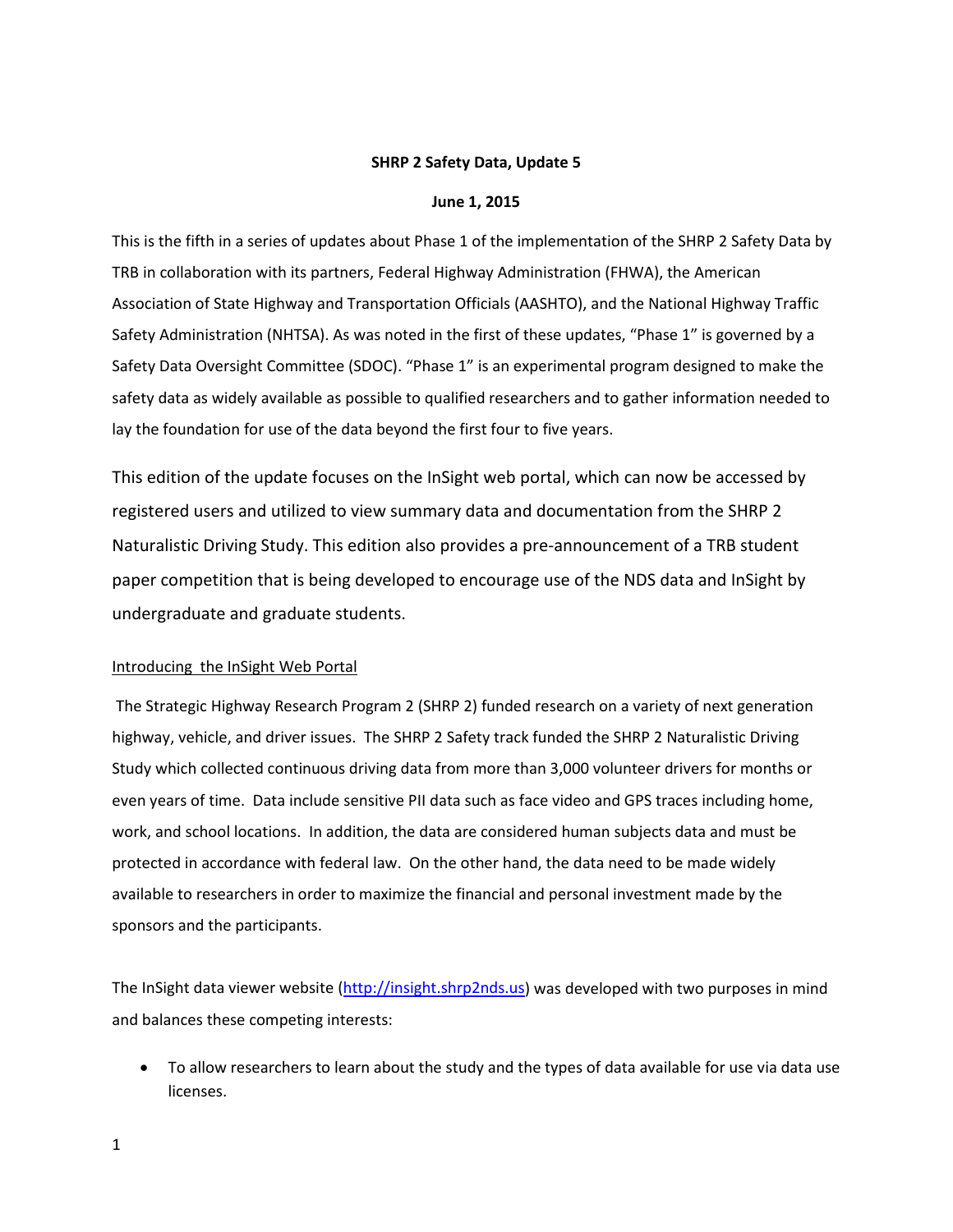• To allow researchers to query the data to see how much data might be available to answer their particular research questions.

The website displays only de-identified data and uses an authentication process to ensure that all researchers requesting to view the data are familiar with the ethical concerns associated with human subjects data.

A variety of functions are available to users on InSight, including:

- Driver Descriptions and Assessments. Summary graphs and detailed records of driver assessments are provided addressing driver demographic background, physical, psychological, and medical condition.
- Custom Query Capability. Users can build custom queries to search for records matching criteria that span multiple datasets.
- Summary of Continuous Naturalistic Driving Data Collected. Graphs and detailed records describe data collection progress and characteristics of trips collected during the study.
- Naturalistic Driving Study Background Information. Users are able to access an overview of the SHRP 2 Naturalistic Driving Study project, data collection procedures, data dictionaries, and sample data.
- Vehicle Descriptions. Summary graphs and detailed records describe the types of vehicles involved in the study.
- Access to SHRP 2 NDS Forums. Users can join a community of SHRP 2 NDS Forum members to discuss available data, website functionality, and related topics.

Once on the web site, users can establish an account. This provides basic access. Users who would like to gain additional functionality and feature access can choose to take on-line human research subjects training and, upon passing a quiz and providing an electronic certificate, become a qualified researcher. This training typically takes about one hour.

# Who Is Using Insight?

About one thousand users have registered to use the InSight web portal to date. The great majority of registered InSight users—about 80 percent as of May 2015—are from United States Internet domains. This may reflect the fact that all the data viewable via the web portal were collected at six sites in around the US. However, there is also a considerable international contingent of InSight users. Around 10 percent of all users are from European countries. The remaining 10 percent of users are from the rest of the world, with the lion's share coming from China, Canada, Japan, and Australia.